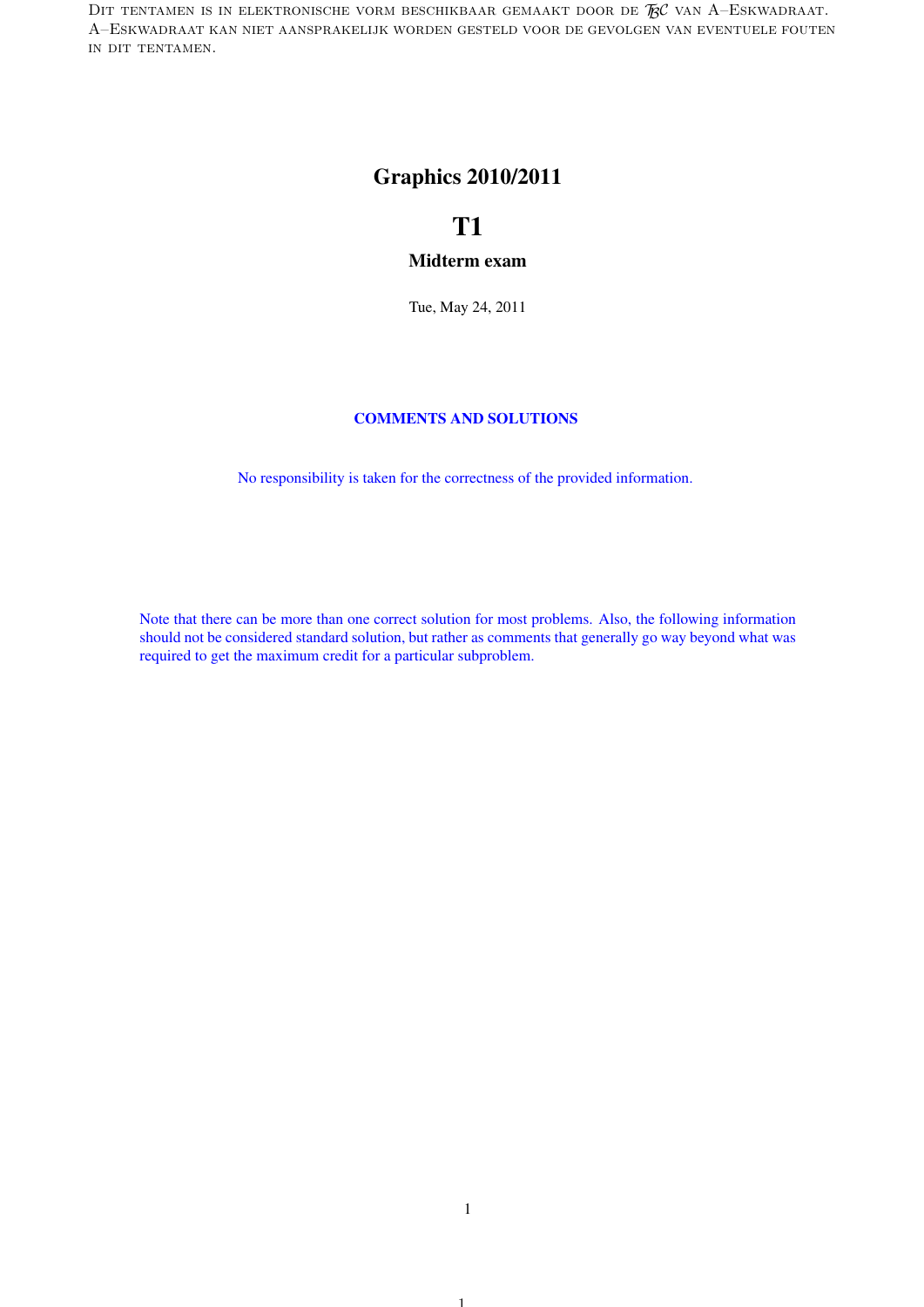## Problem 1: Vectors

**Subproblem 1.1 [2 pts]:** Assume two vectors  $\vec{a} = (1,0)$  and  $\vec{b} = (0,1)$ . Which of the following statements are correct?

*Note: This is a multiple choice question. No explanation is required. Just list all correct answers.*

- 1.  $\vec{a}$  and  $\vec{b}$  have the same length.
- 2.  $\vec{a}$  and  $\vec{b}$  have the same direction.
- 3.  $\vec{a}$  and  $\vec{b}$  are linearly independent.
- 4.  $\vec{a}$  and  $\vec{b}$  form a 2D basis.
- 5. The inner product of  $\vec{a}$  and  $\vec{b}$  is 1.
- 6.  $\vec{a}$  is a scalar multiple of  $\vec{b}$ .
- 7.  $\vec{a}$  is a normal vector to  $\vec{b}$ .
- 8.  $\vec{a}$  and  $\vec{b}$  form an orthonormal basis.

**Solution/comments:** If you remembered that these vectors are the basis of the carthesian coordinates system in 2D, you should immediately see that 1, 3, 4, 7, and 8, are true and 2, 5, and 6, are wrong. If not, you have to think a little more:

- 1. The length of a vector is defined by  $\|\vec{v}\| = \sqrt{x^2 + y^2}$ . Hence, both vectors have the length 1, so this statement is correct.
- 2. This statement is wrong and there are multiple ways to see this. For example, they only point in the same direction if they are parallel (which they are not), if they are a scalar multiple of each other (which is the same as being parallel), if their inner product is 1 (which is is not), etc.
- 3. This statement is correct and again, there are multiple ways to see this: They are not parallel (i.e. there is no  $\lambda$  such that  $\vec{a} = \lambda \vec{b}$ ), they don't point in the same direction (cf. 2.), etc.
- 4. Because 3. is correct, this statement must be correct, too.
- 5. The inner product of two vectors is defined by  $\vec{a} \cdot \vec{b} = x_a x_b + y_a y_b$  which for our values of  $\vec{a}$  and  $\vec{b}$  is 0 and not 1, so this statement is wrong.
- 6. In 2. and 3., we already saw that they are not parallel, so this is also wrong.
- 7. This is correct. The vectors are perpendicular to each other because their inner product is 0 (cf. above).
- 8. To form an orthonormal basis, they must be unit vectors that are perpendicular to each other. From 1. and 5. we know that this is indeed the case here, so this statement is correct.

■ **Subproblem 1.2 [2 pts]:** Assume three vectors  $\vec{c} = (1,2), \vec{d} = (-2,1)$ , and  $\vec{e} = (3,6)$ . Which of the following statements are true?

*Note: This is a multiple choice question. No explanation is required. Just list all correct answers.*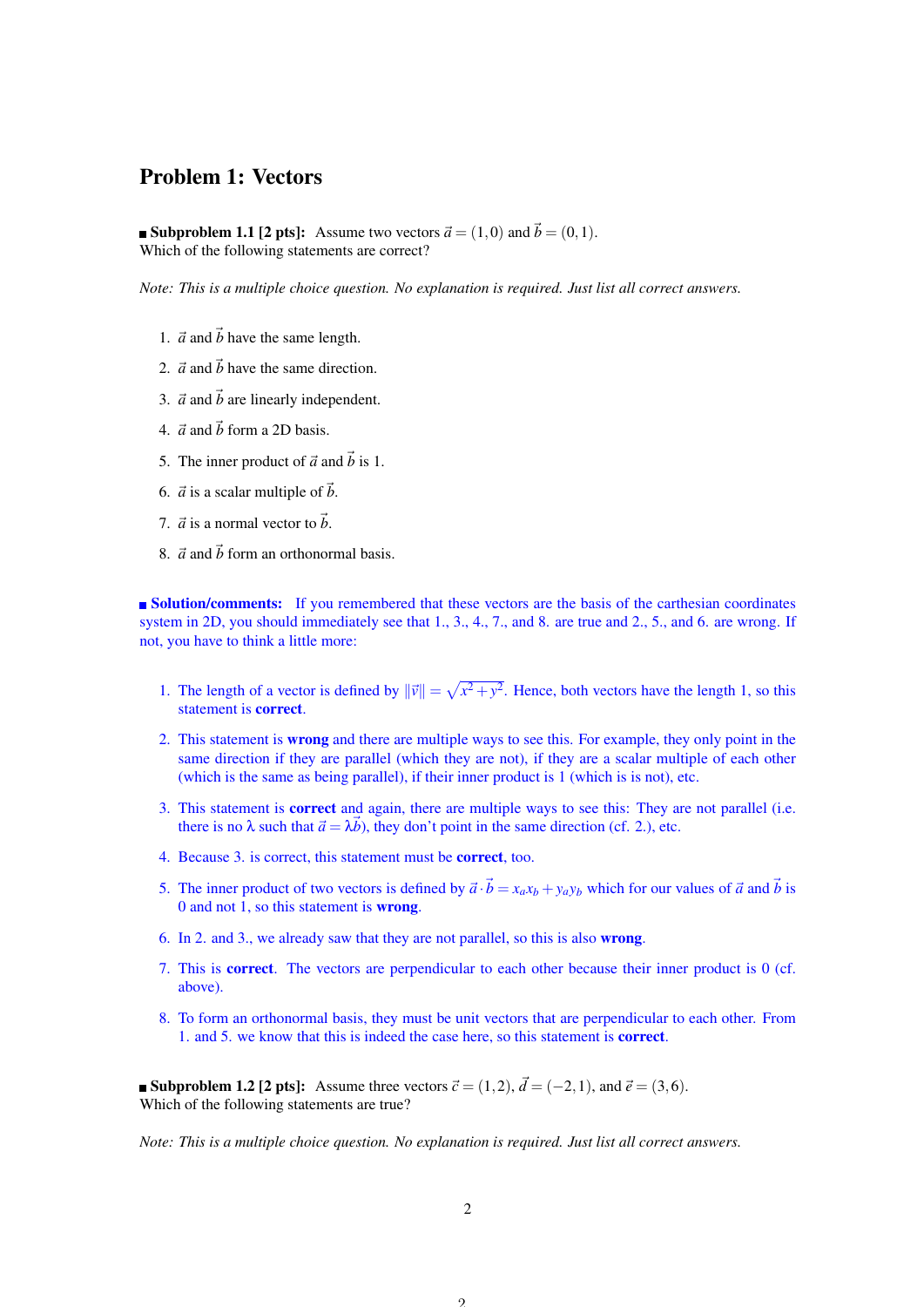- 1.  $\vec{c}$  and  $\vec{d}$  have the same length.
- 2.  $\vec{c}$  and  $\vec{e}$  have the same direction.
- 3. The inner product of  $\vec{c}$  and  $\vec{d}$  is 1.
- 4.  $\vec{c}$  and  $\vec{d}$  form a 2D basis.
- 5.  $\vec{c}$  and  $\vec{e}$  form an orthnormal basis.
- 6.  $\vec{c}$  and  $\vec{e}$  are parallel.
- 7.  $\vec{c}$  is the transposed of  $\vec{d}$ .
- 8.  $\vec{c}$  is a scalar multiple of  $\vec{e}$ .

**Solution/comments:** It should be easy to see that  $\vec{c}$  and  $\vec{e}$  are scalar multiples of each other (with  $\lambda$ being either 3 or 1/3). Also,  $\vec{c}$  and  $\vec{d}$  are clearly linearly independent (and so are  $\vec{e}$  and  $\vec{d}$  of course).  $\vec{c}$  and  $\vec{d}$  are also perpendicular (multiple ways to see this: e.g by calculating the inner product, by remembering that  $(-a, 1)$  is a normal vector for  $(1, a)$ , by drawing it, etc.).

- 1. The length of a vector is defined by  $\|\vec{v}\| = \sqrt{x^2 + y^2}$ . Because of the square root, this obviously leads to the same result for both vectors, so this statement is correct.
- 2. Because they are scalar multiples of each other, this must be correct.
- 3. No, it is 0 (because they are perpendicular to each other), so this is wrong.
- 4. This is obviously correct because they are linarly independent.
- 5. They don't even form a basis because they are parallel, so this is clearly wrong.
- 6. Yes, this is correct (see above).
- 7. If you look at vector notation, you see that this is obviously wrong.
- 8. Yes, correct, see above.

**Subproblem 1.3 [2 pts]:** Assume three vectors  $\vec{a} = (x_a, y_a)$ ,  $\vec{b} = (x_b, y_b)$ , and  $\vec{c} = (x_c, y_c)$  in  $\mathbb{R}^2$ . Prove that the inner product (also known as dot product or scalar product) of these three vectors is distributive over addition, i.e. show that

$$
\vec{a} \cdot (\vec{b} + \vec{c}) = \vec{a} \cdot \vec{b} + \vec{a} \cdot \vec{c}
$$

**Solution/comments:** To prove that this equation is always true, we just have to show that the left side is the same as the right side for three random vectors  $\vec{a}$ ,  $\vec{b}$ , and  $\vec{c}$ .

On the left side we have:  $(x_a, y_a) \cdot ((x_b, y_b) + (x_c, y_c))$  $=(x_a, y_a) \cdot (x_b + x_c, y_b + y_c)$  $= x_a(x_b + x_c) + y_a(y_b + y_c)$  $=x_a x_b + x_a x_c + y_a y_b + y_a y_c$ 

And on the right side we have:  $(x_a, y_a) \cdot (x_b, y_b) + (x_a, y_a) \cdot (x_c, y_c)$  $=x_a x_b + y_a y_b + x_a x_c + y_a y_c$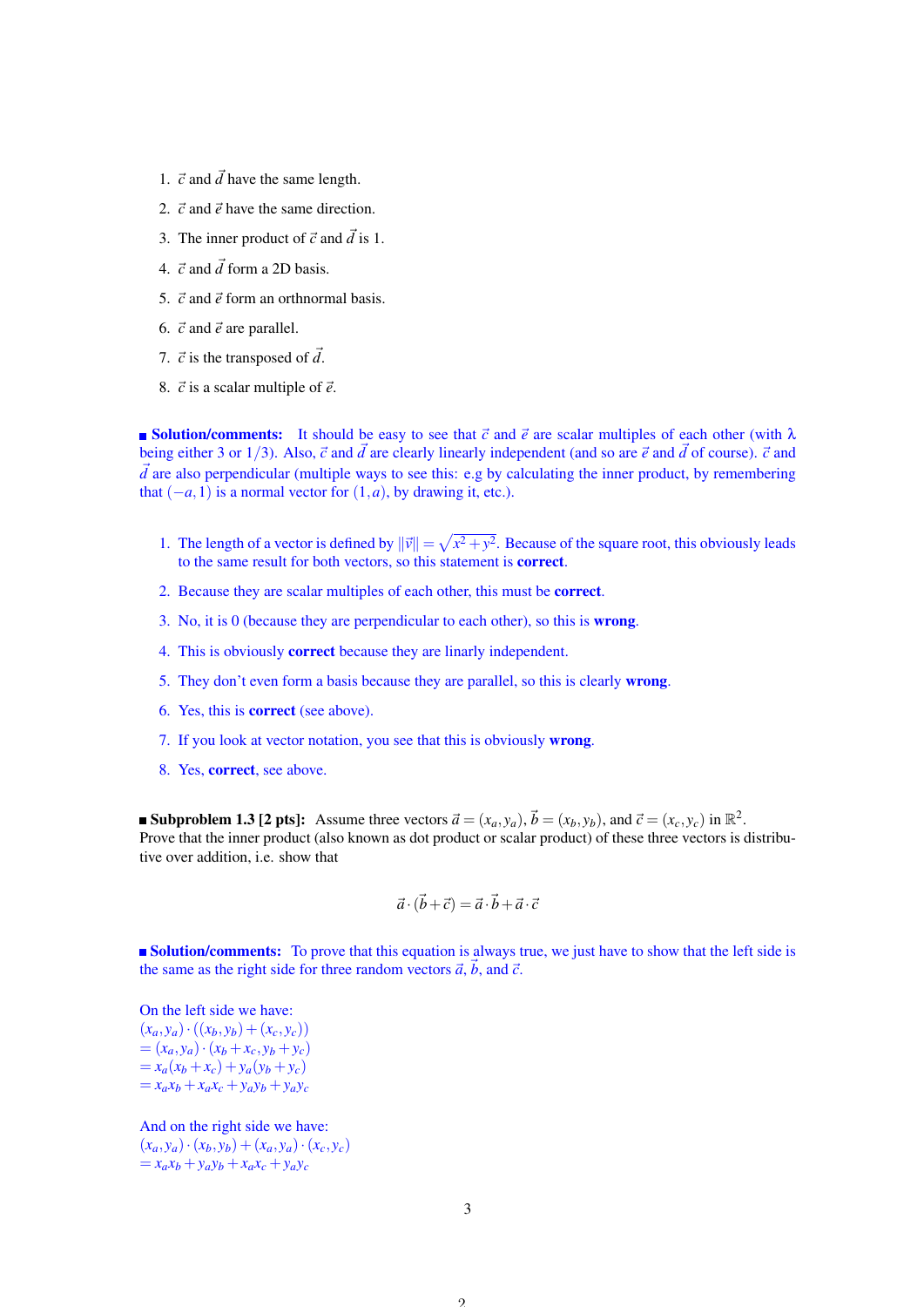This is obviously the same.

Notice that the above statement is only true if  $(x, y)$  is not the nullvector. I forgot to mention this in the exercise, but fortunately it didn't have a negative impact on your gradings :)

**Subproblem 1.4 [1 pts]:** Let  $\vec{v} = (x, y)$  be a random vector in  $\mathbb{R}^2$ . Prove that  $\vec{v}^* = (-y, x)$  is orthogonal to  $\vec{v}$ .

**Solution/comments:** There are multiple ways to prove this. Because we know that the inner product of two vectors is 0 if and only if they are orthogonal to each other, we can for example just calculate it:

$$
(x, y) \cdot (-y, x) = x(-y) + yx = -xy + xy = 0
$$

So, we see that the scalar product is 0. That proves that these are indeed two orthogonal vectors.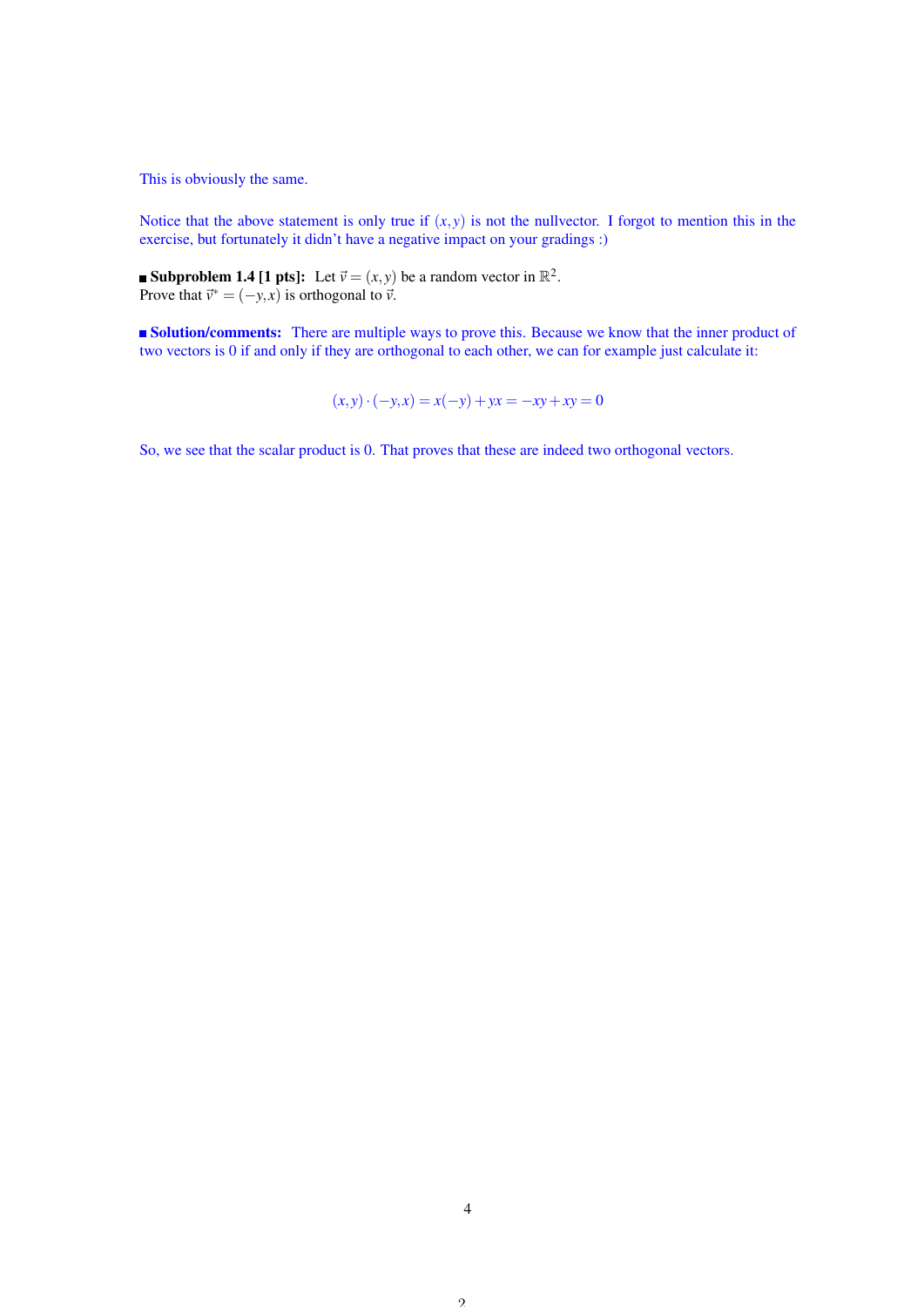## Problem 2: Basic geometric entities

Assume the following three vectors in  $\mathbb{R}^3$  that we will use in the following subproblems:

$$
\vec{p}_0 = \left(\begin{array}{c} 0\\1\\0 \end{array}\right), \vec{p}_1 = \left(\begin{array}{c} 2\\1\\0 \end{array}\right), \vec{p}_2 = \left(\begin{array}{c} 0\\1\\2 \end{array}\right)
$$

**Subproblem 2.1 [1 pts]:** Give a parametric equation of the line that goes through the points represented by the vectors  $\vec{p}_0$  and  $\vec{p}_1$ .

Solution/comments: The general form of a parametric equation of a line through two points  $\vec{p}_0$  and  $\vec{p}_1$ in  $\mathbb{R}^3$  is

$$
\vec{p}(t) = \vec{p}_0 + t(\vec{p}_1 - \vec{p}_0)
$$

Filling in the concrete values for  $\vec{p}_0$  and  $\vec{p}_1$  gives us

$$
\vec{p}(t) = \left(\begin{array}{c} 0\\1\\0 \end{array}\right) + t \left(\begin{array}{c} 2\\0\\0 \end{array}\right)
$$

Notice that any scalar multiple of the vector  $(2,0,0)$  for the direction vector would be correct, too, and that any other vector on the line could have been used as support vector instead of  $p_0$ .

**Subproblem 2.2 [1.5 pts]:** Give an implicit equation of a plane that goes through the points represented by the vectors  $\vec{p}_0$ ,  $\vec{p}_1$ , and  $\vec{p}_2$ .

**Solution/comments:** In its general form, the implicit representation of a plane in  $\mathbb{R}^3$  can either be written as

$$
\vec{n}(\vec{p} - \vec{p}_0) = 0 \qquad \text{or as} \qquad ax + by + cz + d = 0
$$

with  $\vec{n}$  and  $(a, b, c)$  being normal vectors to the plane, and  $\vec{p}_0$  being a point on the plane. So, in both cases, we need a normal vector. We can get that by taking the cross product of two vectors on the plane, e.g.  $\vec{v} = \vec{p}_1 - \vec{p}_0 = (2,0,0)$  and  $\vec{w} = \vec{p}_2 - \vec{p}_0 = (0,0,2)$  (notice: any other vector on the plane will do it, too; not however a vector representing a point on the plane!). The cross product of two vectors  $\vec{v}$  and  $\vec{w}$  is

$$
\vec{v} \times \vec{w} = \begin{pmatrix} v_2w_3 - v_3w_2 \\ v_3w_1 - v_1w_3 \\ v_1w_2 - v_2w_1 \end{pmatrix} = \begin{pmatrix} 0 & -0 \\ 0 & -4 \\ 0 & -0 \end{pmatrix}
$$

So,  $\vec{n} = (0, -4, 0)$  is a normal vector to the plane (and so is any scalar multiple of it). If we chose  $\vec{p}_0$  as our point on the plane, we get for the first representation

$$
\left(\begin{array}{c}0\\-4\\0\end{array}\right)(\vec{p} - \left(\begin{array}{c}0\\1\\0\end{array}\right)) = 0
$$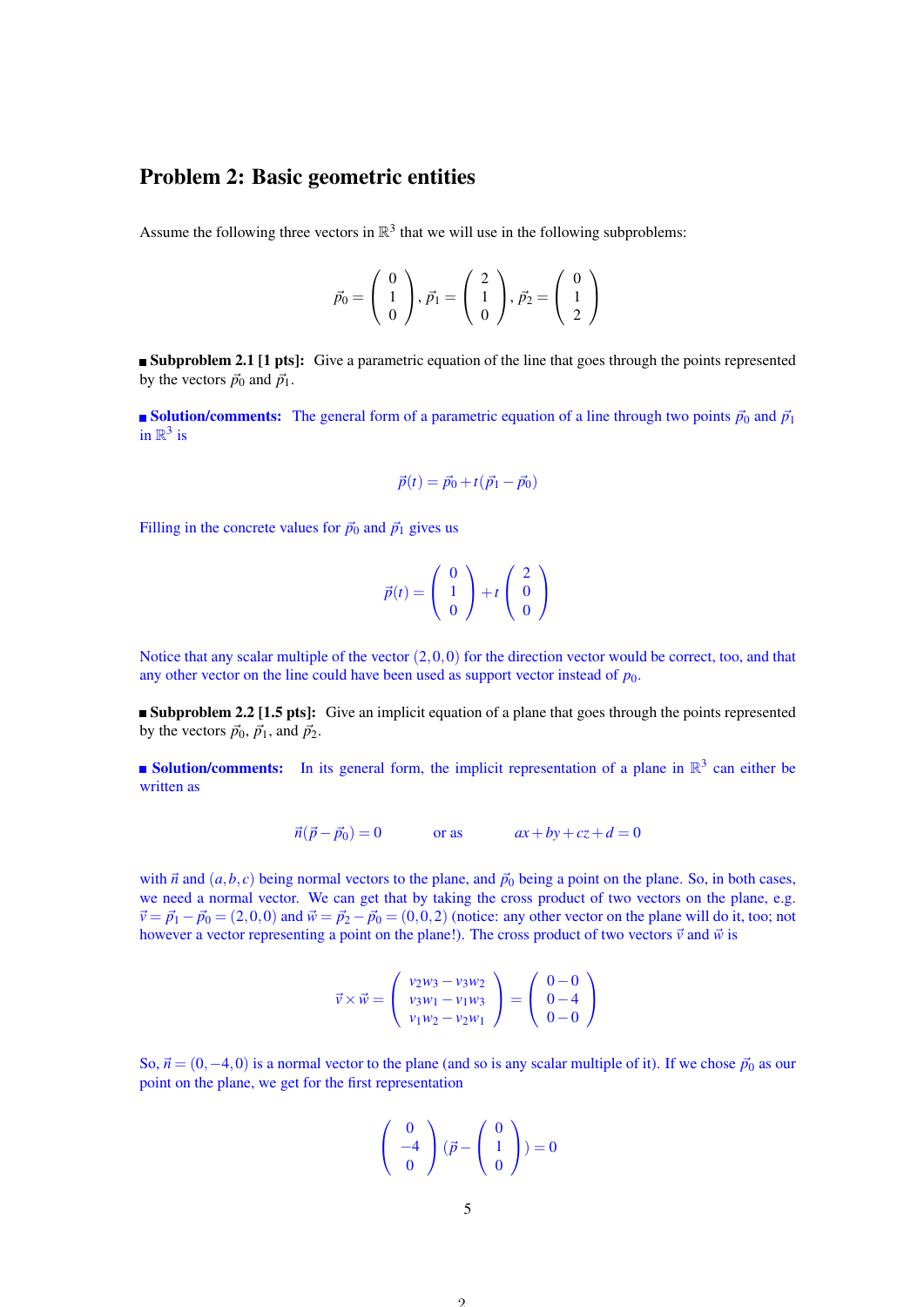If we decide to chose the second possible representation, we have  $a = 0$ ,  $b = -4$ , and  $c = 0$ . To calculate *d*, we can just put any random point on the plane into this equation and solve for *d*. For example, we can take  $\vec{p}_0$ , then we get  $0-4*1-0+d=0$ , so our *d* is 4, and the solution is

$$
-4y+4=0
$$

Notice that we can easily simplify this to  $y = 1$ , so this is a plane that is parallel to the *Z*-axis with a distance of 1 from it.

**Subproblem 2.3 [1.5 pts]:** Give an implicit equation for a sphere that has its center around the point represented by  $\vec{p}_0$  and where  $\vec{p}_1$  is on the sphere's surface.

**Solution/comments:** The general form of an implicit equation of a sphere in  $\mathbb{R}^3$  is

$$
(x-c_x)^2 + (y-c_y)^2 + (z-c_z)^2 - r^2 = 0
$$

The center  $(c_x, c_y, c_z)$  of our sphere is our vector  $\vec{p}_0$ , so we only need to calculate the value of its radius *r*. If  $\vec{p}_1$  is on the sphere, than *r* is just the length of the vector  $\vec{p}_1 - \vec{p}_0$ , i.e.  $||(2,0,0)|| = \sqrt{2^2 + 0 + 0} = 2$ . This gives us our solution

$$
x^2 + (y - 1)^2 + z^2 - 4 = 0
$$

Notice that you also got full credits if you used  $\|\vec{p}_1 - \vec{p}_0\| - r = 0$  as implicit equation.

Subproblem 2.4 [2 pts]: Calculate the intersection of the sphere you created in the last subproblem and the line  $\ell = (0,1,0) + s(0,0,\sqrt{2})$ . What is the geometric interpretation of your solution? What other possible solutions can you get when you calculate the intersection between a line and a sphere? Explain why you can get these solutions and the geometric interpretation of it.

**Solution/comments:** Obviously, we can represent the line  $\ell$  by the vector  $(0,1,s)$ √ by the vector  $(0, 1, s\sqrt{2})$ . Putting that into our sphere equation  $x^2 + (y-1)^2 + z^2 - 4 = 0$  gives us  $0 + 0 + (s\sqrt{2})^2 - 4 = 0$ , so  $s^2 = 2$ . That in turn gives our sphere equation  $x^2 + (y - 1)^2 + z^2 - 4 = 0$  gives us  $0 + 0 + (s\sqrt{2})^2 - 4 = 0$ , so  $s^2 = 2$ . That in turn gives us the two possible values for *s*, namely  $\sqrt{2}$  and  $-\sqrt{2}$ . Putting those into our line equation  $\ell$  give u solutions  $(0,1,2)$  and  $(0,1,-2)$ .

This means that the line goes through the sphere and intersects with it in two points (the ones we just calculated).

In general, when we calculate the intersection of a sphere and a line, we have to solve a quadratic equation – which can either have 0, 1, or 2 solutions. Geometrically, this can be interpreted as

- "the line and the sphere do not intersect" (no solution),
- "the line 'touches' the sphere" (or is a tangent to the sphere: 1 solution).
- "the line interesects with the sphere in two points" (as in our example above; 2 solutions).

**Subproblem 2.5 [1 pts]:** The implicit equation of a plane that you created in subproblem 2.2 splits R 3 into a positive and a negative half-space. Why are these two half-spaces called *positive* and *negative*? In which half-space are the following points:  $\vec{a} = (2,2,2), \vec{b} = (1,1,1),$  and  $\vec{c} = (0,0,0)$ ? Explain your answer.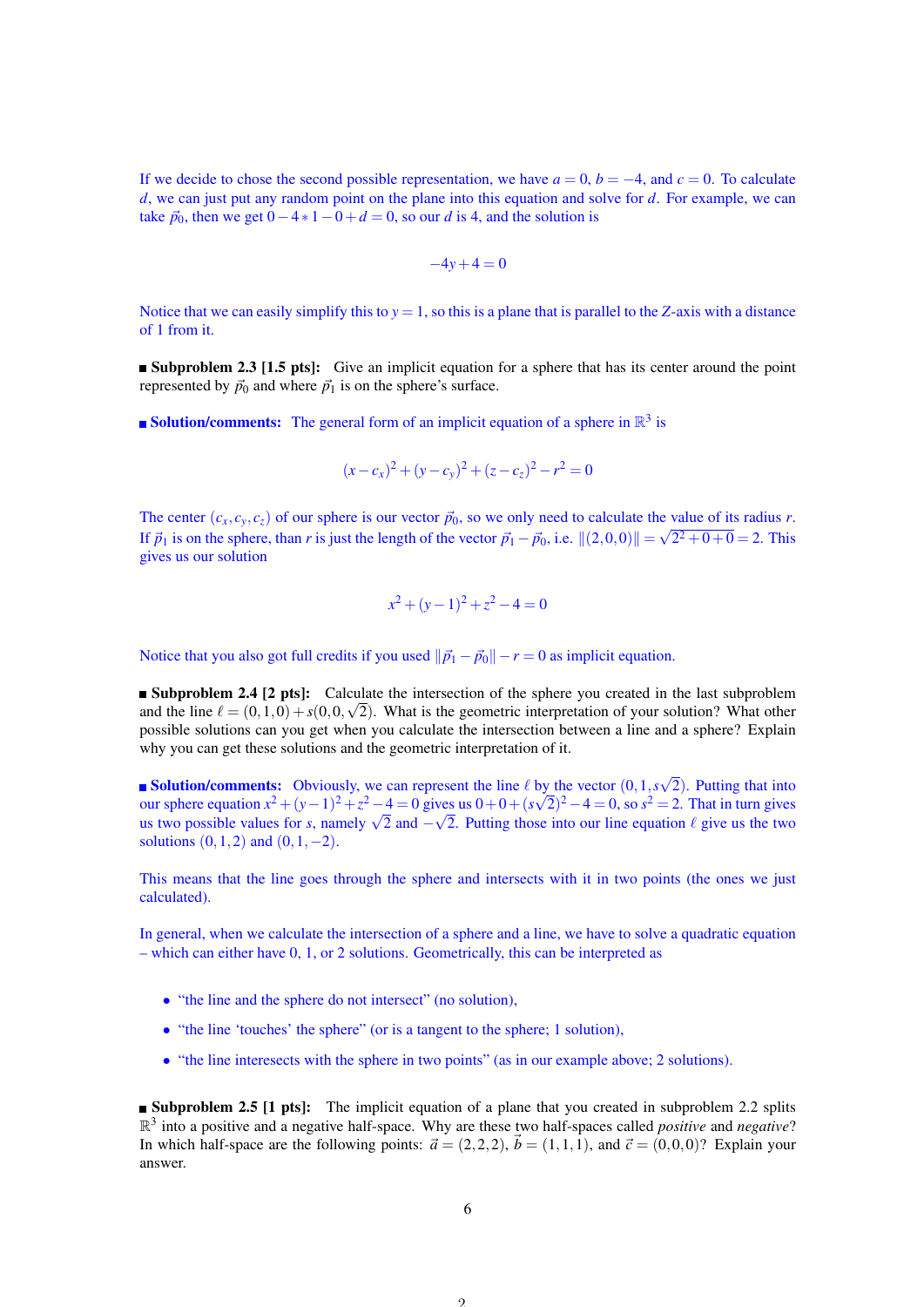*Note: A short informal explanation is sufficient to get full credits. A full formal prove is not needed for this subproblem.*

**Solution/comments:** If we put a random point  $\vec{p}$  into our implicit equation (let's call it  $f(x, y, z)$ ), the result will either be 0 (if  $\vec{p}$  is on the plane), positive, or negative. For 2D and implicit lines, we have proven in the tutorials that all points with a positive result are on one side, and all with a negative result are on the other side. Hence, we call these two sides *positive* and *negative* half-space (the generalization to 3D is straightforward).

To solve the second part of the problem, just put those points into the equation and see if  $f(x, y, z)$  is 0, positive, or negative. With  $f(x, y, z) = -4y + 4$  we get that

- $f(2,2,2) < 0$ , so  $(2,2,2)$  is in the negative half-space,
- $f(0,0,0) > 0$ , so  $(0,0,0)$  is in the positive half-space, and
- $f(1,1,1) = 0$ , so  $(1,1,1)$  is neither in the positive nor the negative half-space. It is on the plane.

Notice that if you have chosen a normal vector that points in the oposite direction (e.g.  $(0,4,0)$ ) or any scalar multiple of it), the first two answers would have been the other way around.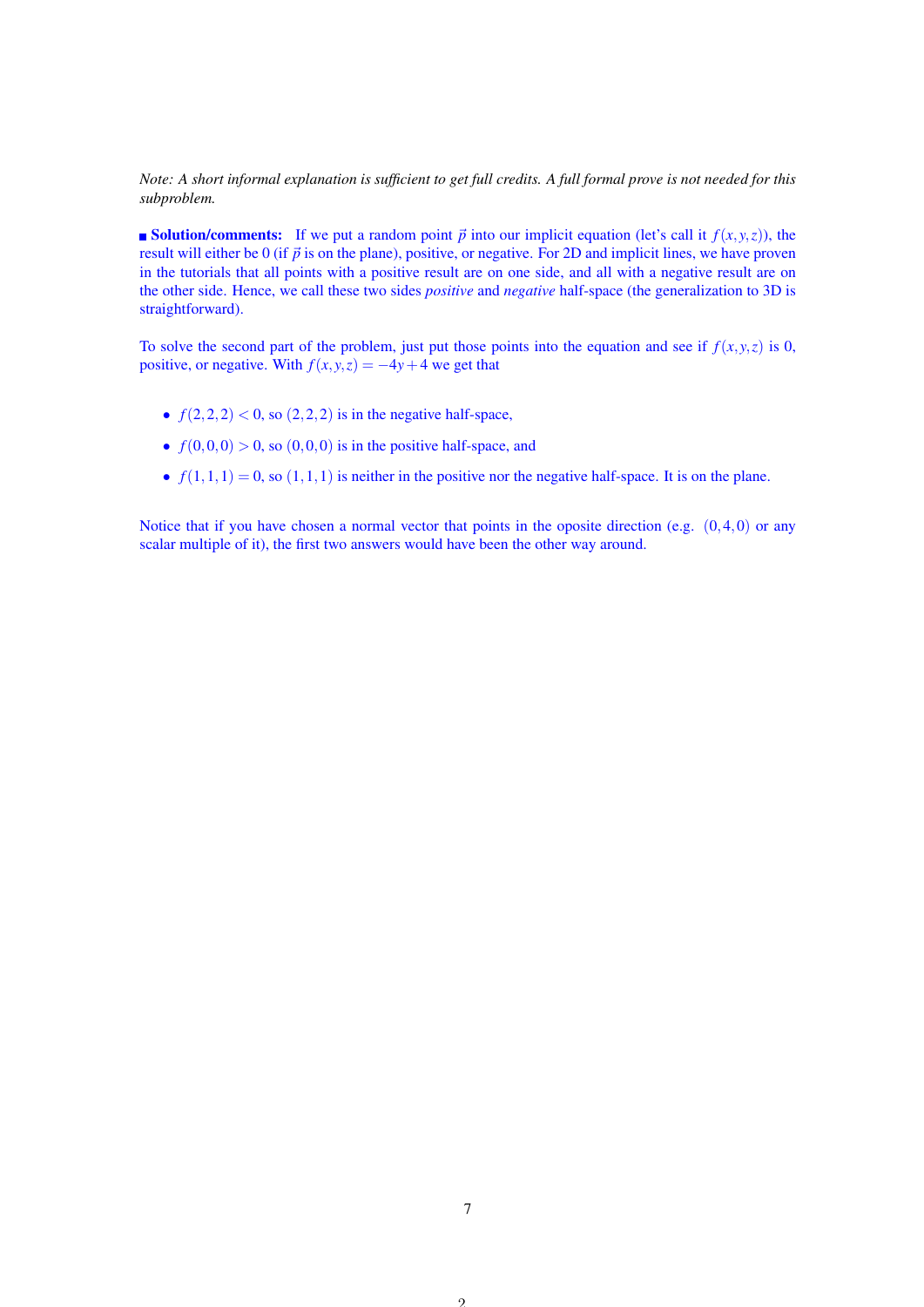## Problem 3: Matrices

■ Subproblem 3.1 [2 pts]: Assume the following three matrices:

$$
A = \left(\begin{array}{rrr} 1 & 1 & 1 \\ 0 & 1 & 1 \\ 0 & 0 & 1 \end{array}\right), B = \left(\begin{array}{rrr} 1 & 2 & 3 \\ 2 & 1 & 2 \\ 3 & 2 & 1 \end{array}\right), C = \left(\begin{array}{rrr} 1 & -1 & -1 \\ 0 & 1 & -1 \\ 0 & 0 & 1 \end{array}\right),
$$

Answer the following questions:

- 1. Which of the three matrices is a diagonal matrix (if any)? Shortly explain your answer.
- 2. *A* is the inverse matrix of *C*. Is this correct? Shortly explain your answer.
- 3. *C* is the inverse matrix of *A*. Is this correct? Shortly explain your answer.
- 4. Use two of the three matrices to prove that matrix multiplication is not commutative.

#### ■ Solution/comments:

- 1. In a diagonal matrix, all coefficients aside from the *aii* in the diagonal are zero. Since this is not the case for any of them, the correct answer is that none of them is a diagonal matrix.
- 2. The inverse of a matrix *A* is defined by  $AA^{-1} = A^{-1}A = I$  (with *I* being the identity matrix). If we calculate *AC* and *CA*, we see that neither *AC* nor *CA* are equal to *I*. Hence, the statement is not correct.
- 3. From the explanation above it immediately follows that this statement is wrong, too.
- 4. We have to show that  $M_1M_2 \neq M_2M_1$  for two matrices  $M_1$  and  $M_2$ . Since none of the matrices are inverse to each other, we can take each random pair to prove this. For example, if we take *A* and *B* and calculate the resulting coefficient at position (1,1) for *AB*, we get  $1 * 1 + 1 * 2 + 1 * 3 = 6$ . But for *BA*, we get  $1 * 1 + 2 * 0 + 3 * 0 = 1$ . So the resulting matrices are not the same, and hence matrix multiplication is not commutative.

### **Subproblem 3.2 [1 pts]:** Prove that  $(sA)^T = sA^T$  for all scalar values *s* and any matrix *A*.

#### ■ Solution/comments:

Let's look at the left side of the equation first, i.e.  $(sA)^T$ . Let  $a_{ij}$  be the coefficient at a random position  $(i, j)$  of *A* and  $a_{ji}$  be the one at position  $(j, i)$ . When we calculate *sA*, these values change to *sa*<sub>*i*</sub> and *sa*<sub>*ji*</sub>, respectivley. Building the transposed of this resulting matrix *sA* means that the coefficients at positions  $(i, j)$  and  $(j, i)$  "switch places". So in the resulting matrix, the value for the coefficient at position  $(i, j)$  is sa<sub>*j*,*i*</sub>, and the value for the coefficent at position  $(j, i)$  is sa<sub>*i*, *j*</sub>.

Now let's look at the right side of the equation, i.e.  $sA<sup>T</sup>$ . If we build the transposed of *A*, the values at positions  $(i, j)$  and  $(j, i)$  "switch places". So in the resulting matrix  $A<sup>T</sup>$ , the value for the coefficient at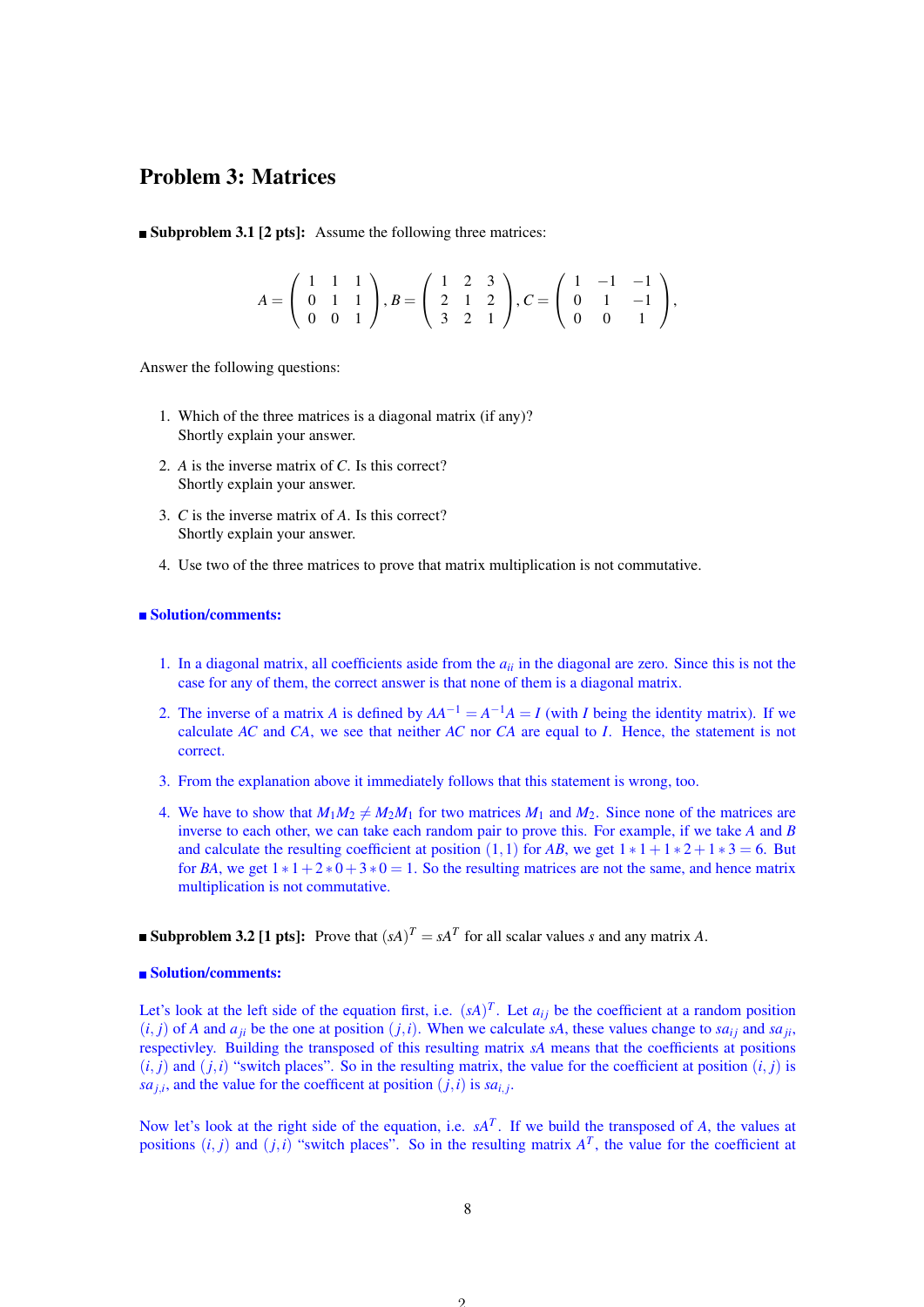position  $(i, j)$  is  $a_{j,i}$ , and the value for the coefficent at position  $(j,i)$  is  $a_{i,j}$ . If we multiply this matrix with the scalar *s*, these coefficients become  $sa_{j,i}$  and  $sa_{i,j}$ , respectively.

We see that we end up with the very same coefficients. Because the position  $(i, j)$  was chosen randomly, this is true for any coefficient in the resulting matrix, which proves that  $(sA)^T = sA^T$ .

**Subproblem 3.3 [2 pts]:** Assume the following matrix:

$$
A = \left(\begin{array}{rrr} 1 & 2 & 3 \\ 3 & 2 & 1 \\ 1 & 0 & 1 \end{array}\right).
$$

- 1. Calculate the determinant of *A*.
- 2. Calculate the cofactor of *a*23.

#### ■ Solution/comments:

1. If we write two copies of the matrix next to each other, we can simply calculate the determinant by using the "trick" shown in the lecture (multiplying the coordinates on the diagonals, then adding up the ones for the diagonals from top right to bottom left, and subtracking the ones from the diagonals from top left to bottom right. With this we get

$$
det A = 1 * 2 * 1 + 2 * 1 * 1 + 3 * 3 * 0 - 0 * 1 * 1 - 1 * 3 * 2 - 1 * 2 * 3 = 2 + 2 - 6 - 6 = -8
$$

2. For the cofactor  $a_{23}$ , we get

$$
a_{23} = 1(-1)^{2+3} \det \begin{pmatrix} 1 & 2 \\ 1 & 0 \end{pmatrix} = -1 \cdot 2 = 2
$$

**Subproblem 3.4 [2 pts]:** Use Gaussian elimination to calculate the inverse  $A^{-1}$  of the following matrix:

$$
A = \left(\begin{array}{rrr} 2 & 0 & 4 \\ 4 & -2 & 4 \\ 2 & 4 & 2 \end{array}\right).
$$

*Note: Write down each step, so we can give you at least some credit even if your result is wrong due to some calculation errors.*

### ■ Solution/comments:

|  | $\begin{pmatrix} 2 & 0 & 4 & 1 & 0 & 0 \end{pmatrix}$                              |  |  |  |
|--|------------------------------------------------------------------------------------|--|--|--|
|  |                                                                                    |  |  |  |
|  | $\begin{array}{ccc c} 4 & -2 & 4 & 0 & 1 & 0 \\ 2 & 4 & 2 & 0 & 0 & 1 \end{array}$ |  |  |  |

Multiply 1st row with 1/2:

|  |  | $\left(\begin{array}{ccc ccc} 1 & 0 & 2 & 1/2 & 0 & 0 \\ 4 & -2 & 4 & 0 & 1 & 0 \end{array}\right)$ |  |  |
|--|--|-----------------------------------------------------------------------------------------------------|--|--|
|  |  |                                                                                                     |  |  |
|  |  | $\begin{bmatrix} 2 & 4 & 2 & 0 & 0 & 1 \end{bmatrix}$                                               |  |  |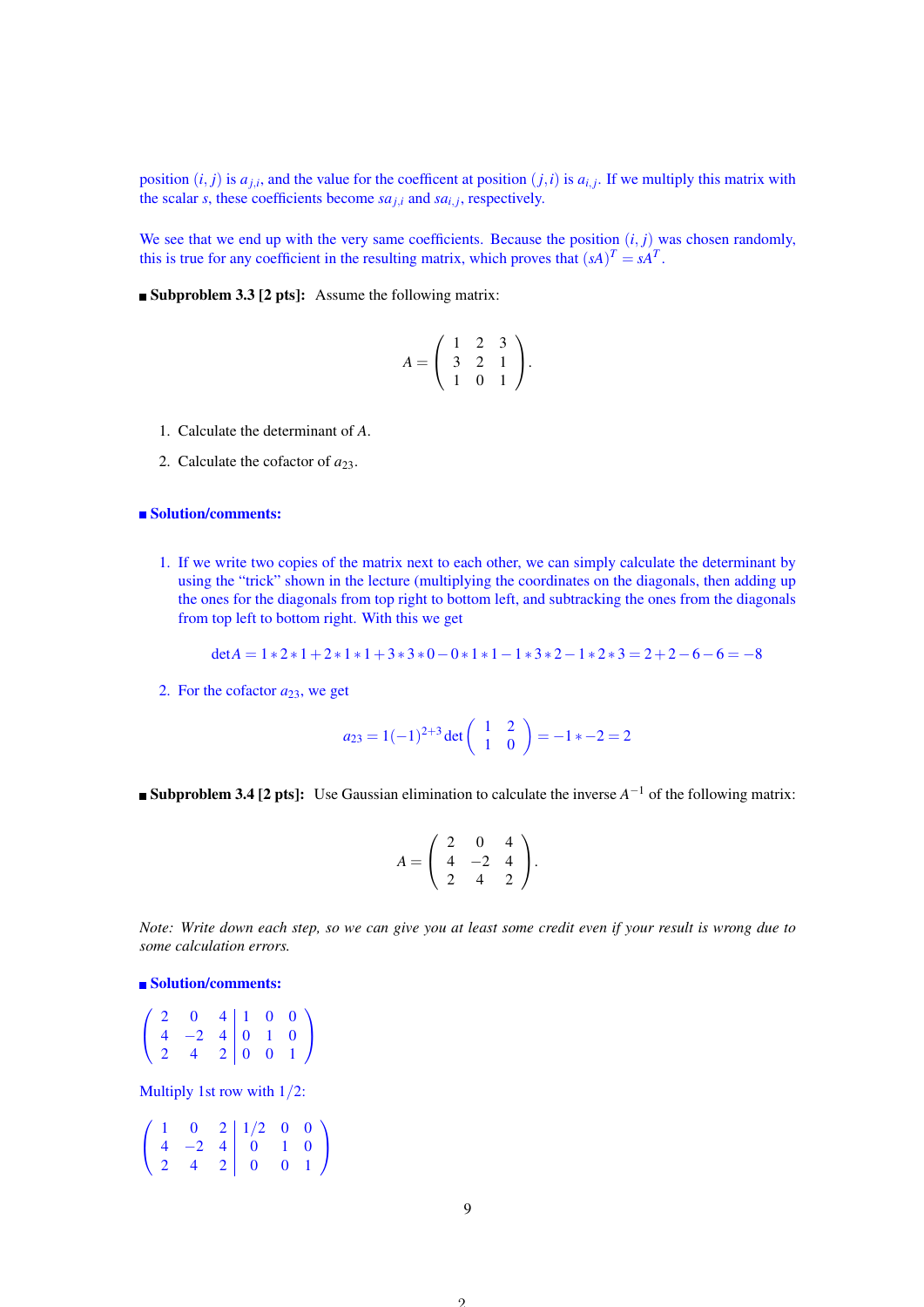Multiply 1st row with −4 and −2 and add it to 2nd and 3rd row, respectively:

$$
\left(\begin{array}{rrrrr} 1 & 0 & 2 & 1/2 & 0 & 0 \\ 0 & -2 & -4 & -2 & 1 & 0 \\ 0 & 4 & -2 & -1 & 0 & 1 \end{array}\right)
$$

Multiply 2nd row with  $-1/2$ :

 $\sqrt{ }$  $\mathbf{I}$  $1 \t0 \t2 \t1/2 \t0 \t0$  $0 \quad 1 \quad 2 \quad | \quad 1 \quad -1/2 \quad 0$  $0 \quad 4 \quad -2 \quad -1 \quad 0 \quad 1$ <sup>1</sup>  $\overline{1}$ 

Multiply 2nd row with −4 and add it to 3rd row:

$$
\left(\begin{array}{rrrrr} 1 & 0 & 2 & 1/2 & 0 & 0 \\ 0 & 1 & 2 & 1 & -1/2 & 0 \\ 0 & 0 & -10 & -5 & 2 & 1 \end{array}\right)
$$

Multiply 3rd row with −1/10:

 $\sqrt{ }$  $\mathbf{I}$  $1 \t0 \t2 \t1/2 \t0 \t0$  $0 \quad 1 \quad 2 \quad 1 \quad -1/2 \quad 0$ 0 0 1 |  $1/2$  -1/5 -1/10 <sup>1</sup>  $\overline{ }$ 

Multiply 3rd row with −2 and add it to 2nd and 1st row:

$$
\left(\begin{array}{ccc|ccc|ccc} 1 & 0 & 0 & -1/2 & 2/5 & 1/5 \\ 0 & 1 & 0 & 0 & -1/10 & 1/5 \\ 0 & 0 & 1 & 1/2 & -1/5 & -1/10 \end{array}\right)
$$

Hence, the inverse of matrix *A* is

$$
A^{-1} = \left(\begin{array}{ccc} -1/2 & 2/5 & 1/5\\ 0 & -1/10 & 1/5\\ 1/2 & -1/5 & -1/10 \end{array}\right)
$$

**Subproblem 3.5 [1 pts]:** The intersection of three planes in  $\mathbb{R}^3$  can either be a single point, a line, or it is empty if the planes don't intersect. If we use Gaussian elimination to calculate the possible intersection, what happens in the latter case, i.e. an empty set of intersections? What is the geometric interpretation of this, i.e. how can the planes look like if their intersection set is empty?

**solution/comments:** If there is no intersection, we end up getting one line such as  $0x + 0y + 0z = d$ with some  $d \neq 0$ . This can not be solved, so there is no solution to the linear equation system, and hence no intersection.

If there is no intersection between the lines, there are basically two cases: either at least two planes are parallel to each other, or the intersections of every two pairs of planes (which are lines) are parallel to each other.

Note that alternatively to this verbal description, you could draw the following image: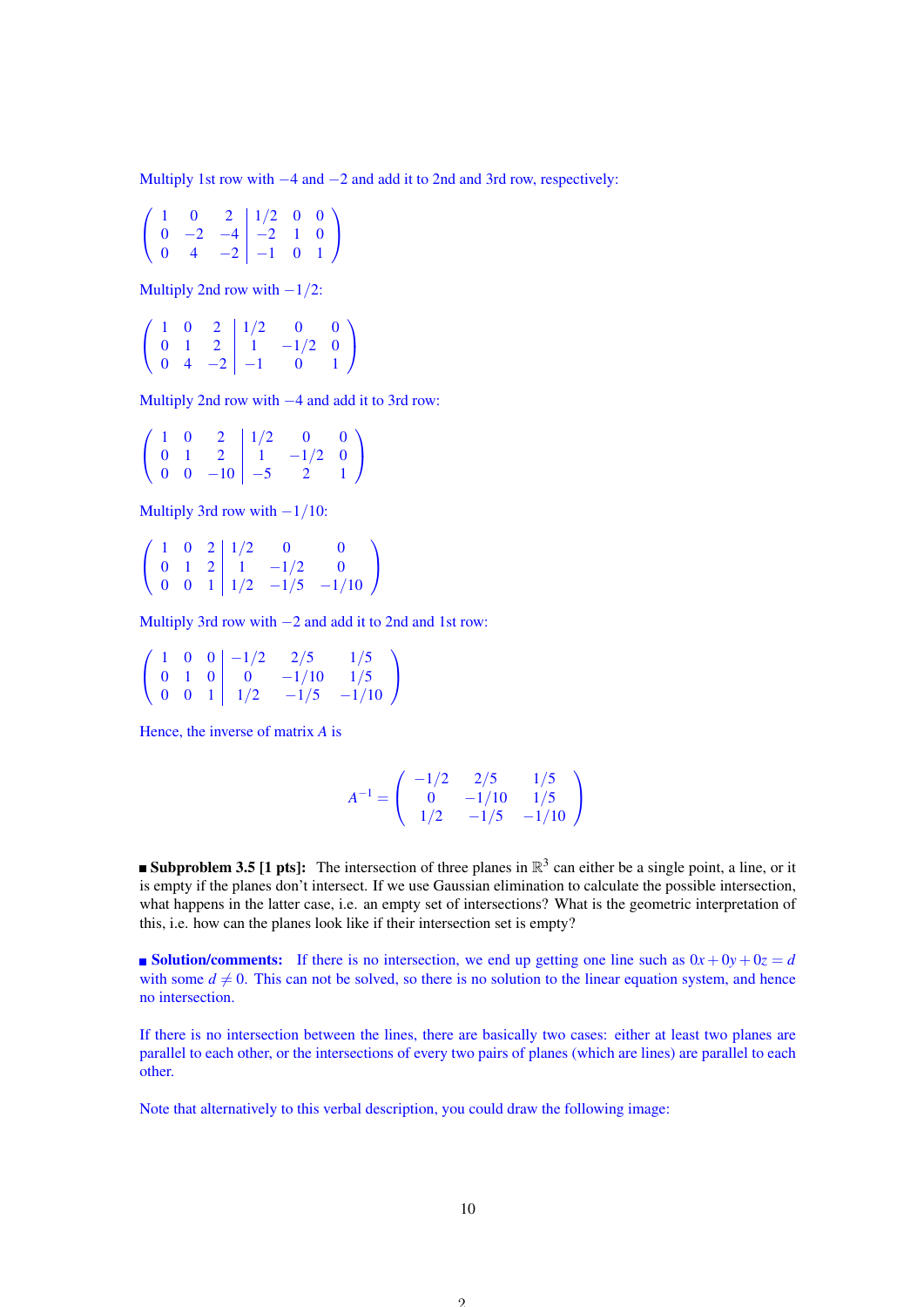

(If you draw the image, you have to draw all cases. For the verbal description it is however sufficient to "summarize" the left three cases by one statement, i.e. at least two planes have to be parallel.)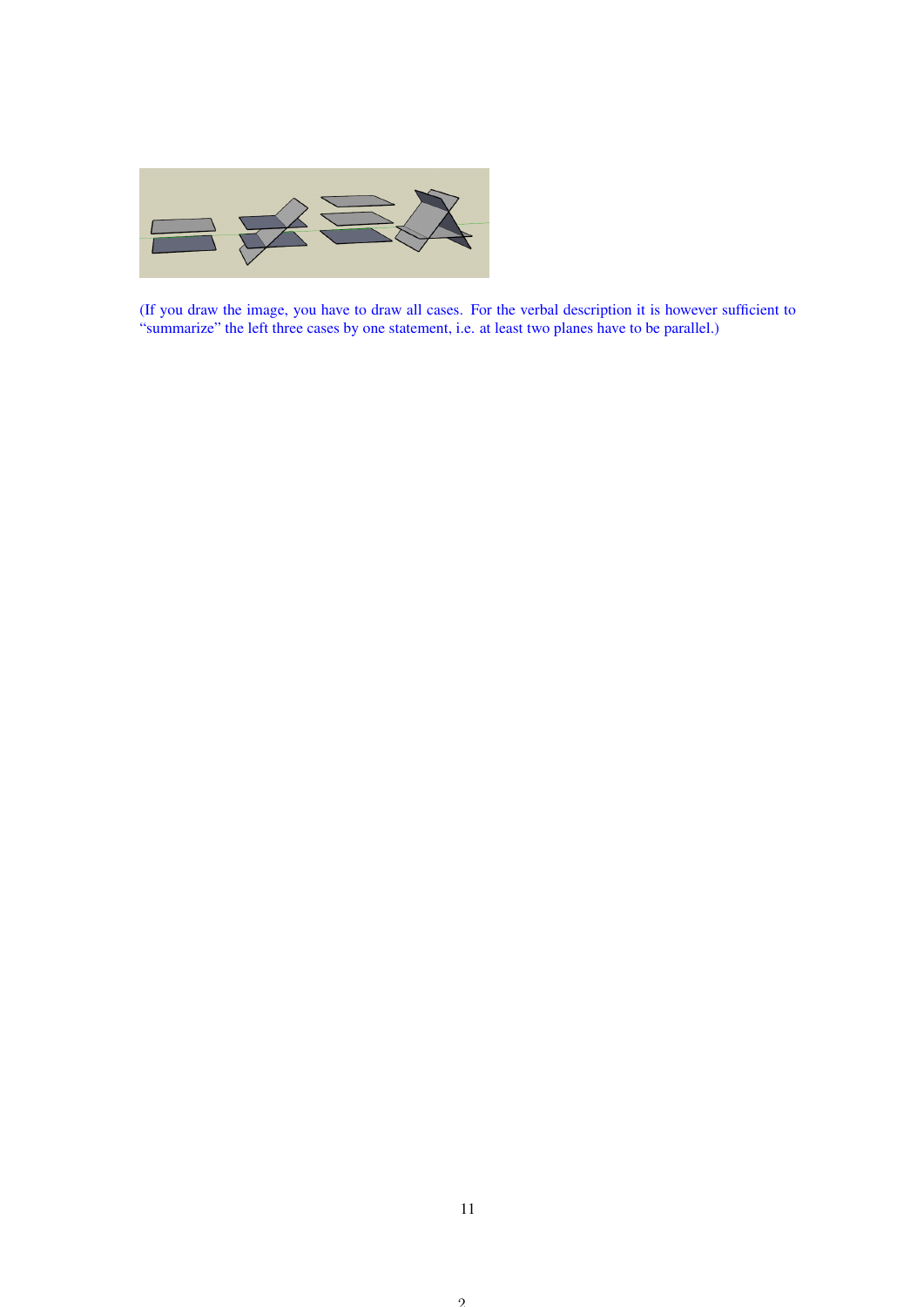## Problem 4: Transformations

**Subproblem 4.1 [1.5 pts]:** *T* is a transformation matrix in 2D:

$$
T=\left(\begin{array}{cc} 2 & 0 \\ 0 & 2 \end{array}\right)
$$

- 1. What kind of transformation does it realize?
- 2. Prove that it is a linear transformation.

**Solution/comments:** The matrix realizes a uniform scaling by a factor of 2 with respect to the origin.

*T* is a linear transformation if and only if  $T(c_1\vec{u} + c_2\vec{v}) = c_1T(\vec{u}) + c_2T(\vec{v})$ for any vectors  $\vec{u} = (x_u, y_u)$  and  $\vec{v} = (x_v, y_v)$ , and any scalars  $c_1$  and  $c_2$ .

If we look at the concrete matrix *T* from this subproblem, we get for the left side of this equation:

$$
= T(c_1 \begin{pmatrix} x_u \\ y_u \end{pmatrix} + c_2 \begin{pmatrix} x_v \\ y_v \end{pmatrix})
$$

$$
= T(\begin{pmatrix} c_1x_u \\ c_1y_u \end{pmatrix} + \begin{pmatrix} c_2x_v \\ c_2y_v \end{pmatrix})
$$

$$
= T(\begin{pmatrix} c_1x_u + c_2x_v \\ c_1y_u + c_2y_v \end{pmatrix})
$$

$$
= \begin{pmatrix} 2 & 0 \\ 0 & 2 \end{pmatrix} \begin{pmatrix} c_1x_u + c_2x_v \\ c_1y_u + c_2y_v \end{pmatrix}
$$

$$
= \begin{pmatrix} 2c_1x_u + 2c_2x_v \\ 2c_1y_u + 2c_2y_v \end{pmatrix}
$$

 $T(c_1\vec{u}+c_2\vec{v})$ 

And for the right side we get:

$$
c_1\begin{pmatrix} 2 & 0 \ 0 & 2 \end{pmatrix}\begin{pmatrix} x_u \\ y_u \end{pmatrix} + c_2\begin{pmatrix} 2 & 0 \ 0 & 2 \end{pmatrix}\begin{pmatrix} x_v \\ y_v \end{pmatrix}
$$
  
=  $c_1\begin{pmatrix} 2x_u \\ 2y_u \end{pmatrix} + c_2\begin{pmatrix} 2x_v \\ 2y_v \end{pmatrix}$   
=  $\begin{pmatrix} c_1 2x_u \\ c_1 2y_u \end{pmatrix} + \begin{pmatrix} c_2 2x_v \\ c_2 2y_v \end{pmatrix}$   
=  $\begin{pmatrix} c_1 2x_u + c_2 2x_v \\ c_1 2y_u + c_2 2y_v \end{pmatrix}$ 

which is clearly the same as we have on the left side.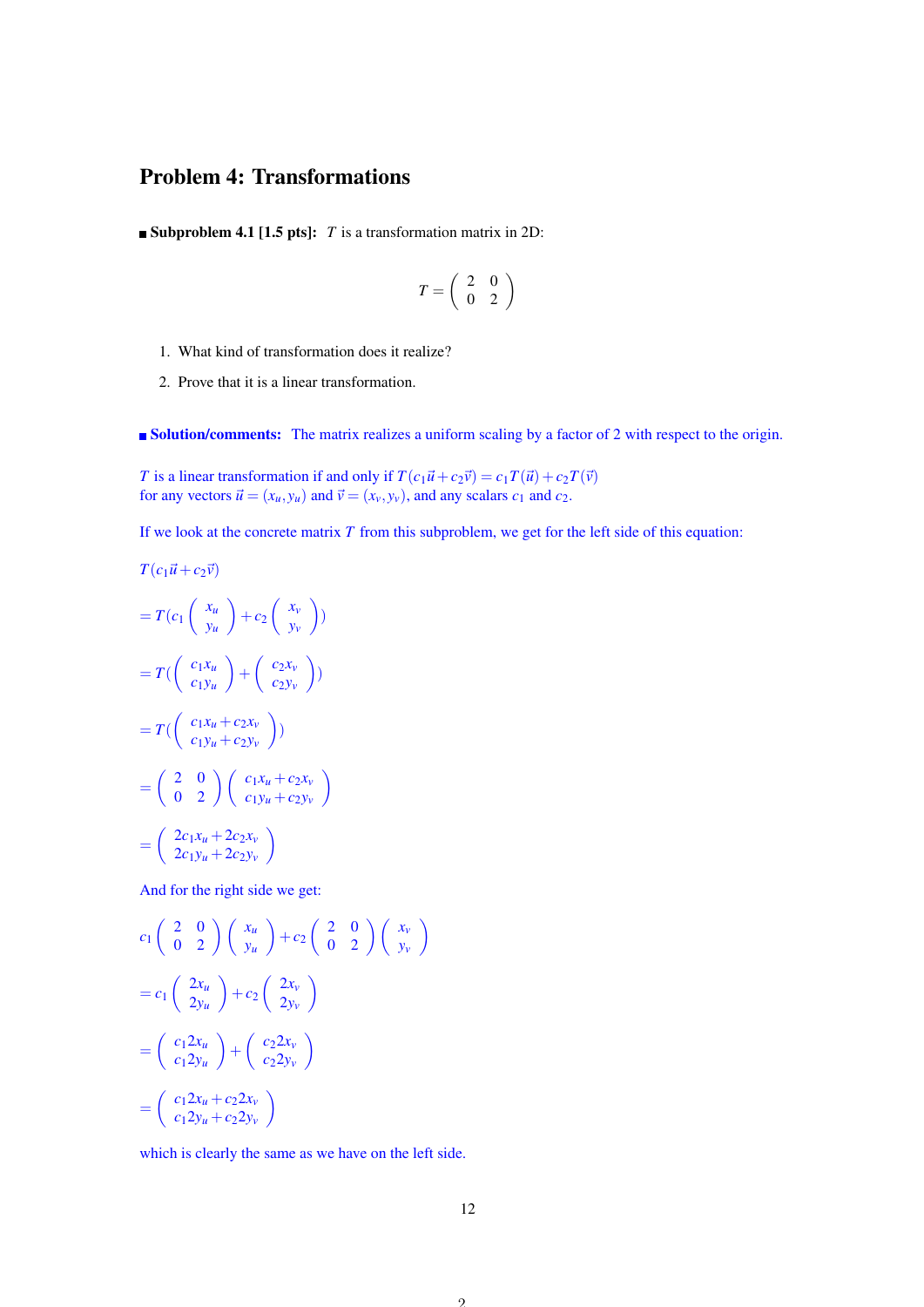Of course, alternatively, one could prove that 1.  $T(\vec{u} + \vec{v}) = T(\vec{u}) + T(\vec{v})$  and 2.  $T(c\vec{u}) = cT(\vec{u})$ 

**Subproblem 4.2 [2 pts]:** In this subproblem, we look at transformations in 2D.

- 1. Give a matrix for a counterclockwise rotation around the origin about a random angle φ.
- 2. Give a matrix for a translation from point  $(2,2)$  to the origin.
- 3. Give a matrix for a counterclockwise rotation around point  $(2,2)$  about a random angle  $\phi$ . Shortly explain how you got your answer.

#### ■ Solution/comments:

1. 
$$
T = \begin{pmatrix} \cos \phi & -\sin \phi \\ \sin \phi & \cos \phi \end{pmatrix}
$$

Note: adding homogeneous coordinates is not necessary here, but it's not wrong either, so both solutions are correct.

2. 
$$
T = \begin{pmatrix} 1 & 0 & -2 \\ 0 & 1 & -2 \\ 0 & 0 & 1 \end{pmatrix}
$$

Note: here it is obviously necessary to add homogeneous coordinates.

3. We can do this by translating everything from  $(2,2)$  to the origin, do the rotation around the origin, and then translate everything back with the inverse operation of the first translation. We already have the first two matrices. The third one is just the inverse of the first one, so we get

$$
\begin{pmatrix} 1 & 0 & 2 \ 0 & 1 & 2 \ 0 & 0 & 1 \end{pmatrix} \begin{pmatrix} \cos \phi & -\sin \phi & 0 \\ \sin \phi & \cos \phi & 0 \\ 0 & 0 & 1 \end{pmatrix} \begin{pmatrix} 1 & 0 & -2 \\ 0 & 1 & -2 \\ 0 & 0 & 1 \end{pmatrix} = \begin{pmatrix} \cos \phi & -\sin \phi & -2\cos \phi + 2\sin \phi + 2 \\ \sin \phi & \cos \phi & -2\sin \phi - 2\cos \phi + 2 \\ 0 & 0 & 1 \end{pmatrix}
$$

■ Subproblem 4.3 [2 pts]: Look at the following transformation matrix *T*:

$$
T = \left(\begin{array}{cccc} -1 & 0 & 0 & 0 \\ 0 & -1 & 0 & 0 \\ 0 & 0 & -1 & 0 \\ 0 & 0 & 0 & 1 \end{array}\right)
$$

- 1. If we apply this transformation matrix to an object in 3D, what happens to the object?
- 2. Modify this matrix, so it does not only apply this operation but also doubles the size of the object with respect to the origin.

#### ■ Solution/comments:

1. Each point  $(x, y, z, 1)$  becomes  $(-x, -y, -z, 1)$ , so the matrix realizes point reflection at the origin, i.e. the object gets reflected at the origin.